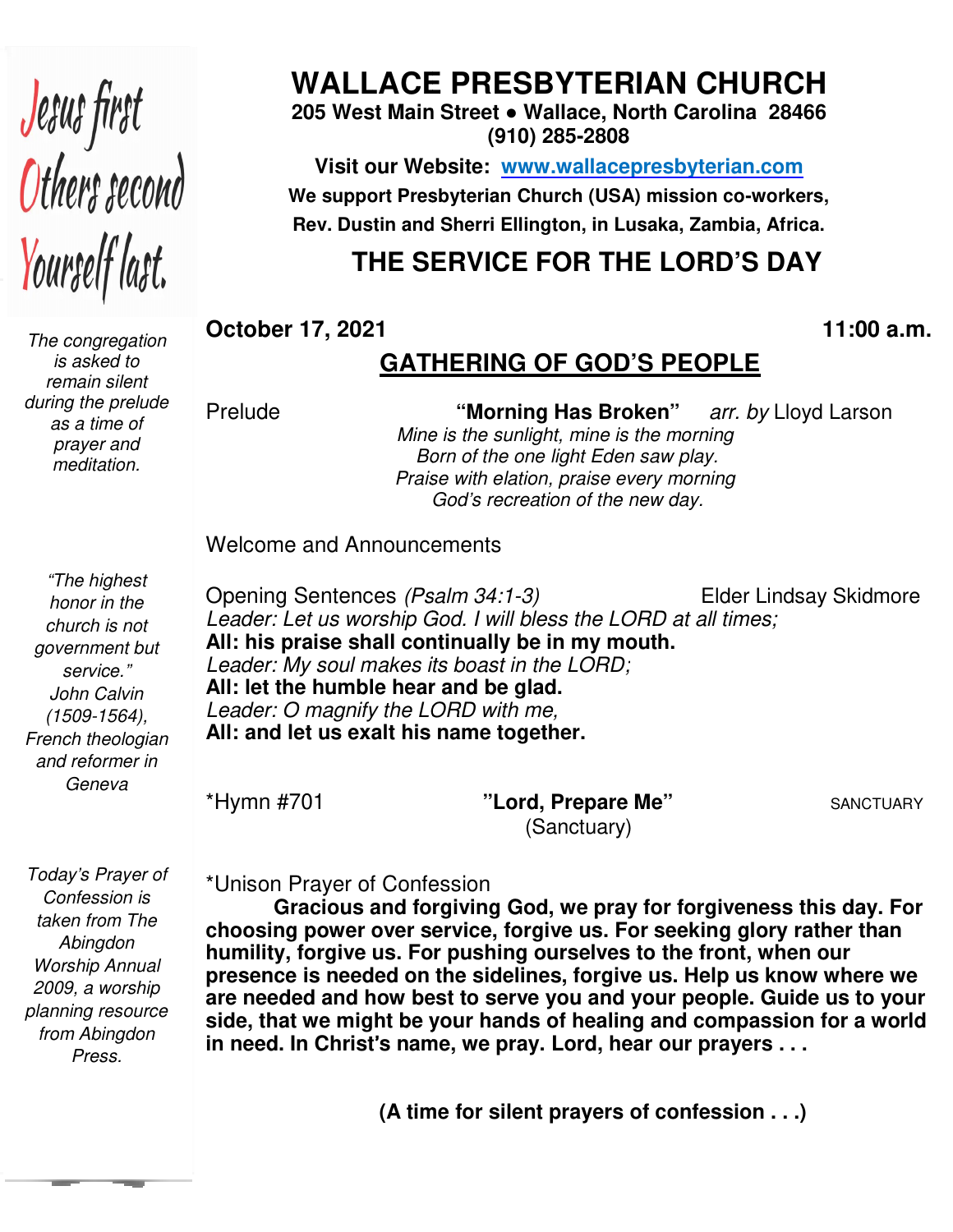*"So let us not grow weary in doing what is right, for we will reap at harvest time, if we do not give up. So then, whenever we have an opportunity, let us work for the good of all, and especially for those of the family of faith." Galatians 6:9-10* 

#### \*Responsive Assurance of Pardon

*Leader: Know that Jesus, who came not to be served but to serve, hears our prayers. Know that this same Jesus hears and forgives us.*  **All: Let us walk with lifted heads and bowed hearts. Let us go now as humble children of God, ready and willing to serve.**

Gloria Patri **Glory Be to the Father Glory be to the Father, and to the Son, and to the Holy Ghost; as it was in the beginning, is now, and ever shall be, world without end. Amen, amen.** 

### **PROCLAIMING GOD'S WORD**

Children's Sermon

Prayer for Illumination

 **discover how things work when you are in charge. Let Your Spirit change God, this day we have come to learn about your kingdom, to us. Instruct us by your wisdom, guide us by your Word, inspire us by what is said and done here today. Amen.**

| "One of the<br>principal rules of<br>religion is, to   | <b>Epistle Lesson</b>                  | Philippians 2:1-11                                 | Elder Lindsay Skidmore |
|--------------------------------------------------------|----------------------------------------|----------------------------------------------------|------------------------|
| lose no occasion<br>of serving God.<br>And since he is | Gospel Lesson                          | Mark 10:32-45                                      |                        |
| <i>invisible to our</i><br>eyes, we are to             | Sermon                                 | "Shaky Servants of the Lord" Dr. Philip K. Gladden |                        |
| serve him in our<br>neighbor.<br>John Wesley           | A Time for Silent Reflection           |                                                    |                        |
| $(1703 - 1791)$ ,                                      | Pastoral Prayer with the Lord's Prayer |                                                    |                        |

์<br>-**Our Father who art in heaven, hallowed be thy name. Thy kingdom come, thy will be done, on earth as it is in heaven. Give us this day our daily bread; and forgive us our debts, as we forgive our debtors; and lead us not into temptation, but deliver us from evil. For thine is the kingdom and the power and the glory, forever. Amen.**

## **GIVING THANKS TO GOD**

\*Presentation of Tithes and Offerings

religio *lose no of servi* And sin *invisibl* eyes,  $$ *serve him neigh John (1703-1791), English clergyman, leader of revival known as Methodism* 

**The Color**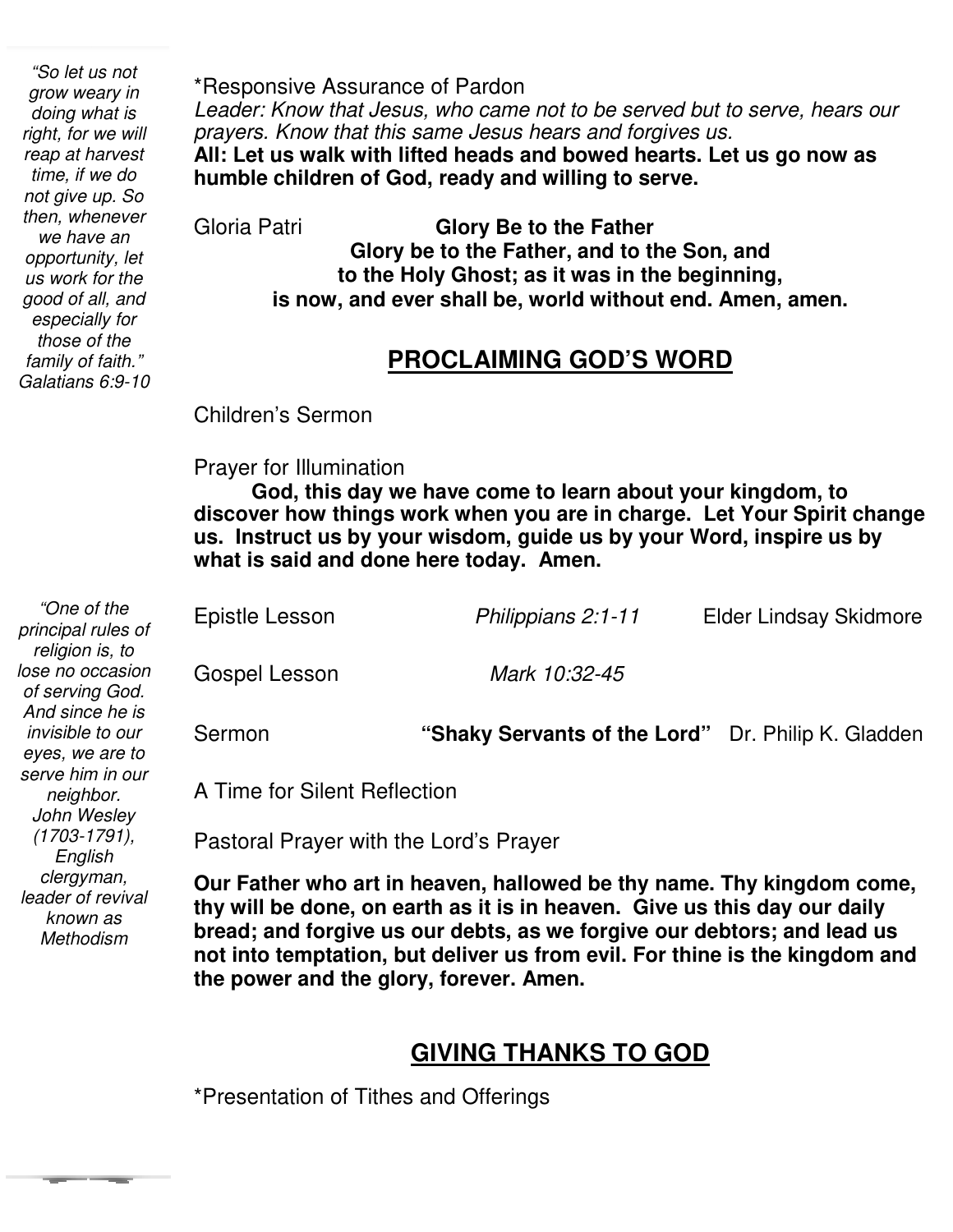*"Great occasions for serving God come seldom, but little ones surround us daily." Francis de Sales (1567-1622), Roman Catholic Bishop of Geneva* 

Offertory **"A flower remembered. . .**

**."** John Rutte Rutter

*A flower remembered can never wither: Forever blooming as bright as day flower remembered blooming as day, Its fragran fragrance lingering like music softly playing, I hear the echoes of many voices; Sometime they're distant, sometimes so clear; Through all sounds of life they seem sometimes so seem to whisper, The birds fly homeward across my valley Toward the mountains all white with snow; The birds fly homeward across my valley*<br>*Toward the mountains all white with snow;*<br>*The birds are gone now, the mountain snows have melted, But still I see their beauty, these scenes of long ago. The birds still fly in other valleys; The snows have turned to flowing streams; All things must pass, but memories are lasting: A gentle voice that's saying I'll never fade away. "Will you remember?" We will remember.* 

\*Doxology and Prayer of Dedication

 *Praise God from whom all blessings flow; Praise Him all creatures here below; Praise Him above ye heavenly host; Praise God from whom all blessings flow;<br>Praise Him all creatures here below;<br>Praise Him above ye heavenly host;<br>Praise Father, Son, and Holy Ghost. Amen.* 



*"Therefore, my beloved, be steadfast, immovable, always excelling in the work of the Lord, because you know that in the Lord your labor is not in vain." 1 Corinthians 15:58* 

Affirmation of Faith: From "A Declaration of Faith" of the Presbyterian Church (U.S.A.)

**We affirm that Jesus was born of woman as is every child, yet born of God's power as was no other child. In the person and work of Jesus, God himself and a human life are united but not confused,** We affirm that Jesus was born of woman as is every child,<br>yet born of God's power as was no other child.<br>In the person and work of Jesus,<br>God himself and a human life are united but not confused,<br>distinguished but not sepa **the coming of God's promised rule. Through his birth, life, death, and resurrection, he brings about the relationship between God and humanity that God always intended. We recognize the work of God in Jesus' power and authority.** 

**He did what only God can do. We also recognize the work of God in Jesus' lowliness. When he lived as a servant and went humbly**  Through his birth, life, death, and resurrection,<br>he brings about the relationship between God<br>and humanity that God always intended.<br>We recognize the work of God in Jesus' power and authority.<br>He did what only God can do. **In both his majesty and lowliness**  In both his majesty and lowliness<br>Jesus is the eternal Son of God, God himself with us. \*Hymn #720 \*Benediction Hymn #720 "**Jesus Calls Us**"GALILEE

\*Postlude

\**All who are able may stand. All are*